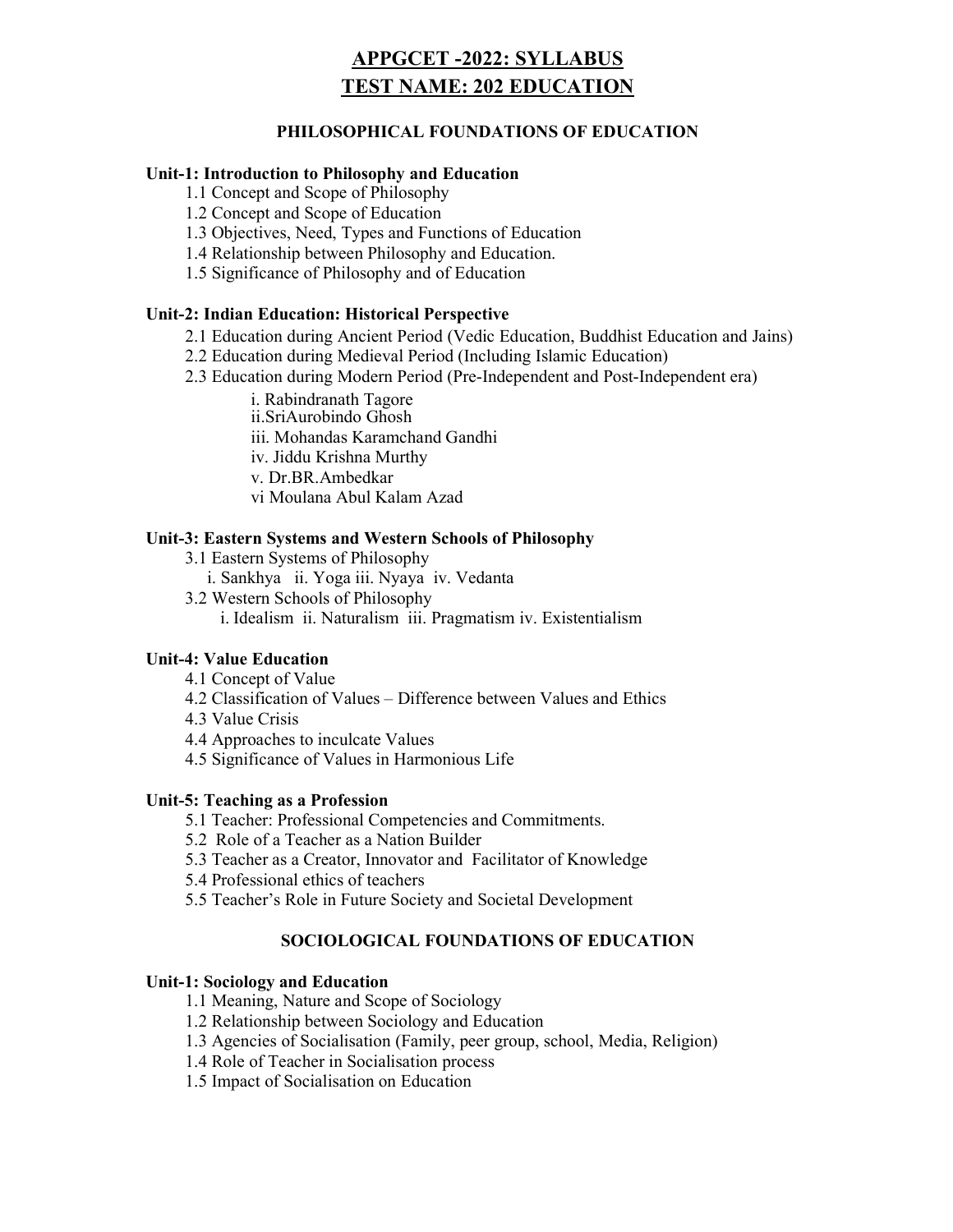## Unit-II: Culture and Education

- 2.1 Meaning and definitions of culture
- 2.2 Characteristics of culture
- 2.3 Dimensions of culture, cultural lag, cultural pluralism
- 2.4 Impact of culture on Education
- 2.5 Role of Education in preservation, transmission and promotion of culture

## Unit-III: Social Change and Education

- 3.1 Meaning and factors responsible for Social change
- 3.2 Concept and attributes of Modernization
- 3.3 Social stratification, Social Mobility and Education
- 3.4 Education as a facilitator for social change
- 3.5 Social Networking and its implications on social cohesion and education

## Unit-IV: Democracy and Education

- 4.1 Concept and Principles of Democracy
- 4.2 Equality and equity in Education
- 4.3 Preamble of the Constitution in relation to Education
- 4.4 Role of Education in strengthening democracy and democratic citizenship : Teacher as a democrat

## Unit-V: Education and National Integration

- 5.1 Concept, Need for National Integration
- 5.2 Education as an instrument for national integration
- 5.3 Programmes to promote National Integration and International understanding,
- 5.4 Peace education in schools
- 5.5 Social Crisis and its Management

## CONTEMPORARY INDIA AND EDUCATION

#### Unit-1 Normative Vision of Indian Education: Indian Constitution

- 1.1 Constitution of India : Basic Features
- i. Fundamental Rights
- ii. Directive principles of State policy
- iii. Federal Structure
- iv. Features and Structure of Indian Education
- 1.2 Preamble of the Constitution : The Ideals
- i. Sovereign Nation
- ii. Democratic and Secular polity
- iii. Liberty equality and fraternity

iv.Justice : Social, Economic and Political

#### Unit- 2 Education as Fundamental Right

- 2.1 Human Rights : Meaning Nature and Classification;
- 2.2 Right of Children: International Convention and Indian Constitution; Education as Fundamental Right of Children-2009
- 2.3 Issues in Implementing RTE-2009: A Critical understanding
	- i. Issues that affect and negate the children's right to education (Child Labor: Street Children, Abandoned and Orphans)
	- ii. Differently-abled children: Attitude towards the girl child and her participation in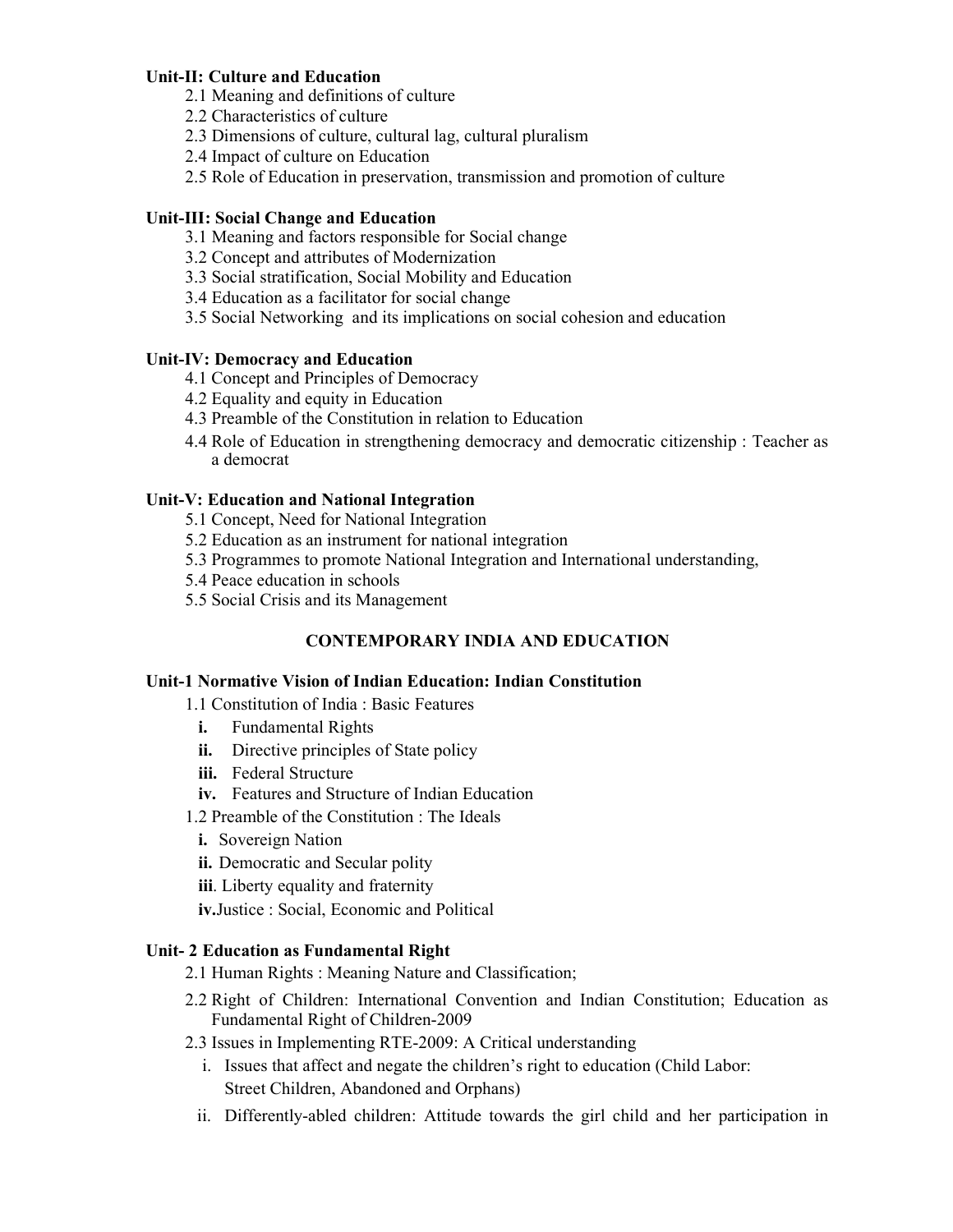schooling, punishment, abuse and violence in Schools).

## Unit-3 Contemporary Indian Schooling: Concerns and Issues

- 3.1 Equality of Educational Opportunity: Meaning and Nature: Forms of inequality: Religion, Regional, Caste, Gender and other marginalized groups.
- 3.2 Inequality in Schooling: Public Private schools, Rural urban schools, Mass-elite schools, single teacher schools and many other forms of in-equal school systems. Critical understanding of Paradox of Equal opportunity and in-equal schooling: positive discrimination; concept and issues and policy interventions.
- 3.3 Schooling: Quality concerns and issues
	- i. Universal access
	- ii. Universal Enrollment
	- iii. Universal retention
	- iv. Universal success

## Unit-4 Understanding Exclusion in schooling

- 4.1 Exclusion: Meaning and Nature
- 4.2 Forms of Exclusion: a) physical / Psychological Exclusion
- 4.3 Different types of differently abled children: Nature of problems and their impact on learning
- 4.4 Measure to address the issue of learning of differently abled children and professional preparedness of Institutions;
- 4.5 Socio-cultural and economic exclusion: Understanding different forms of socio-culture and economic exclusion in schooling – Caste, Class, Gender, Minority, and other Marginalized sections of the society.

### Unit- 5 Secondary Education: Concerns and Issues

- 5.1 Secondary School stage: its linkages with primary and higher secondary stages of education;
- 5.2 Aims of Secondary School Stages of Education
- 5.3 Universalisation of Secondary School stages of Education: Its Status
	- i. Quantitative expansion , Qualitative consolidation and Equity perspective A sociological understanding;
	- ii. Issues in Secondary school stages of Education :Privatization, Vocationalization
	- iii. Reforms in Secondary School Stages Education: Curricular , Pedagogical and Examinations;
- 5.4 Rashtriya Madhyamika ShikshaAbhiyan (RMSA): Goals and policy intervention for Quality Secondary School Stages of Education

## GENDER, SCHOOL AND SOCIETY

#### Unit-1: Basics of Gender

- 1.1 Concept, Meaning, Scope of Gender,
- 1.2 The difference between Sex and Gender Gender Discrimination
- 1.3 The characteristics of patriarchal system and its impact on Wome's status
- 1.4 The need and importance of Women's Education Benefits

## Unit-2: Factors affecting gender Discrimination

- 2.1 Factors influencing gender differences and practices- inequality in ratio, female infanticide, feticide, crime, violence.
- 2.2 Religious, Physical, Sociological, Economic, Political, Legal, employment,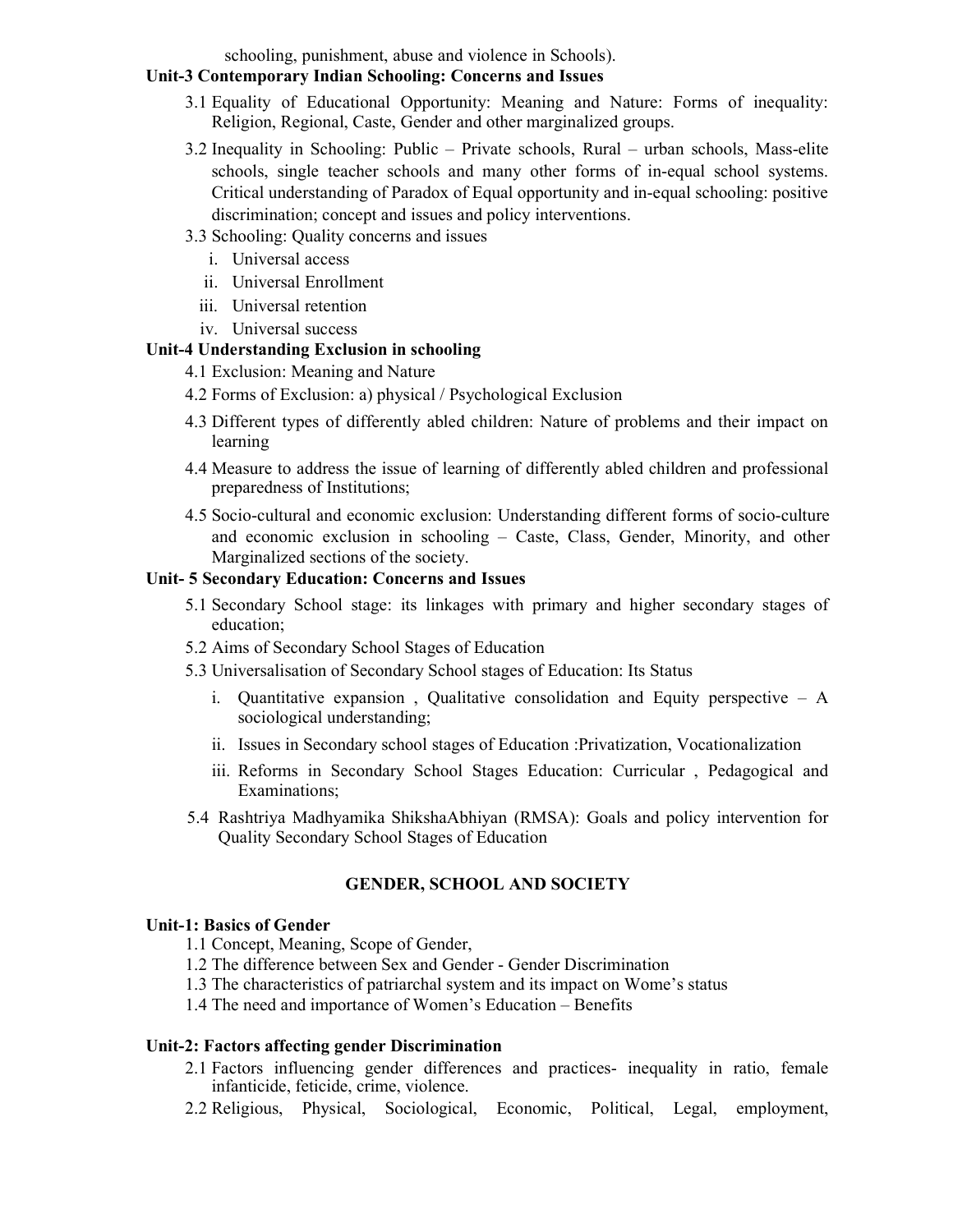Psychological etc.

- 2.3 Sociolisation process and its impact on decision making Women / Girls Education
- 2.4 Rural / Urban /Tribal Societies in relation to girls Education
- 2.5 Women and Girls status at present in our Society

## Unit-3: Historical Perspectives and changing status of Women

- 3.1 Epic . Vedic age Kaikeyi, Sathyabhama, Gargi, Maitreyi, Lopamudra etc.
- 3.2 Medieval age Rami Lakshmi Bai, Chennamma, Rudramadevi.
- 3.3 British Age Victoria, Elizebeth, Noorjahan
- 3.4 Present Age Indira Gandhi, SushmaSwaraj, Bandaranayake, Kiranbedi, KalpanaChawala, Prathibapatil, Meerakumar.

## Unit-4: Legal issues of Gender

- 4.1 Women"s Rights
- 4.2 Legal Provisions
- 4.3 Equality of Sexes
- 4.4 Education and division of Labour Home, School, Society, work place

## Unit-5: Gender and Education

- 5.1 Educational provisions specially meant for girls' Education
- 5.2 Emerging trends in the field of girls' Education Reservations
- 5.3 Gender as an influencing factor in course choices
- 5.4 Women empowerment through girls' education Need National Development

## PERSPECTIVES IN CHILD DEVELOPMENT

## Unit-1: Approaches of Human Development

- 1.1 Concept of Growth, Development and Maturation
- 1.2 Principles of Development
- 1.3 Stages of Growth and Development (Infancy Childhood, Adolescence)
- 1.4 Dimensions of Growth and Development (Physical, Cognitive, Emotional, Social, Moral, language)
- 1.5 Longitudinal and cross sectional approaches of understanding development

## Unit-2: Theories of Development

- 2.1 Cognitive Theory of Development (Piaget)
- 2.2 Psycho-Socialtheory of development (Erikson).
- 2. 3 Theory of Moral Development (Kohlberg).
- 2.4 Theory of Psycho- Sexual Development (Freud).
- 2.5 Theory of Emotional Development (Goleman).

## Unit-3: Childhood as a period of Socialization

3.1 Characteristics of Childhood – developmental tasks.

3.2 Child development – Physical, cognitive, social, emotional, moral and language development during childhood.

3.3 Child in different socio-cultural contexts.

3.4 Process of socialization – conflicts resolution and social development.

3.5 Stages of Social development – Isolated play, parallel play and social play. Characteristics of socially matured person.

## Unit-4: Adolescence as a period of transition

4.1 Characteristics and Functions in Adolescence

4.2 Genesis of problems during adolescence-Physical, cognitive, emotional, social, moral and language development.

4.3 Adolescent Groups – Gangs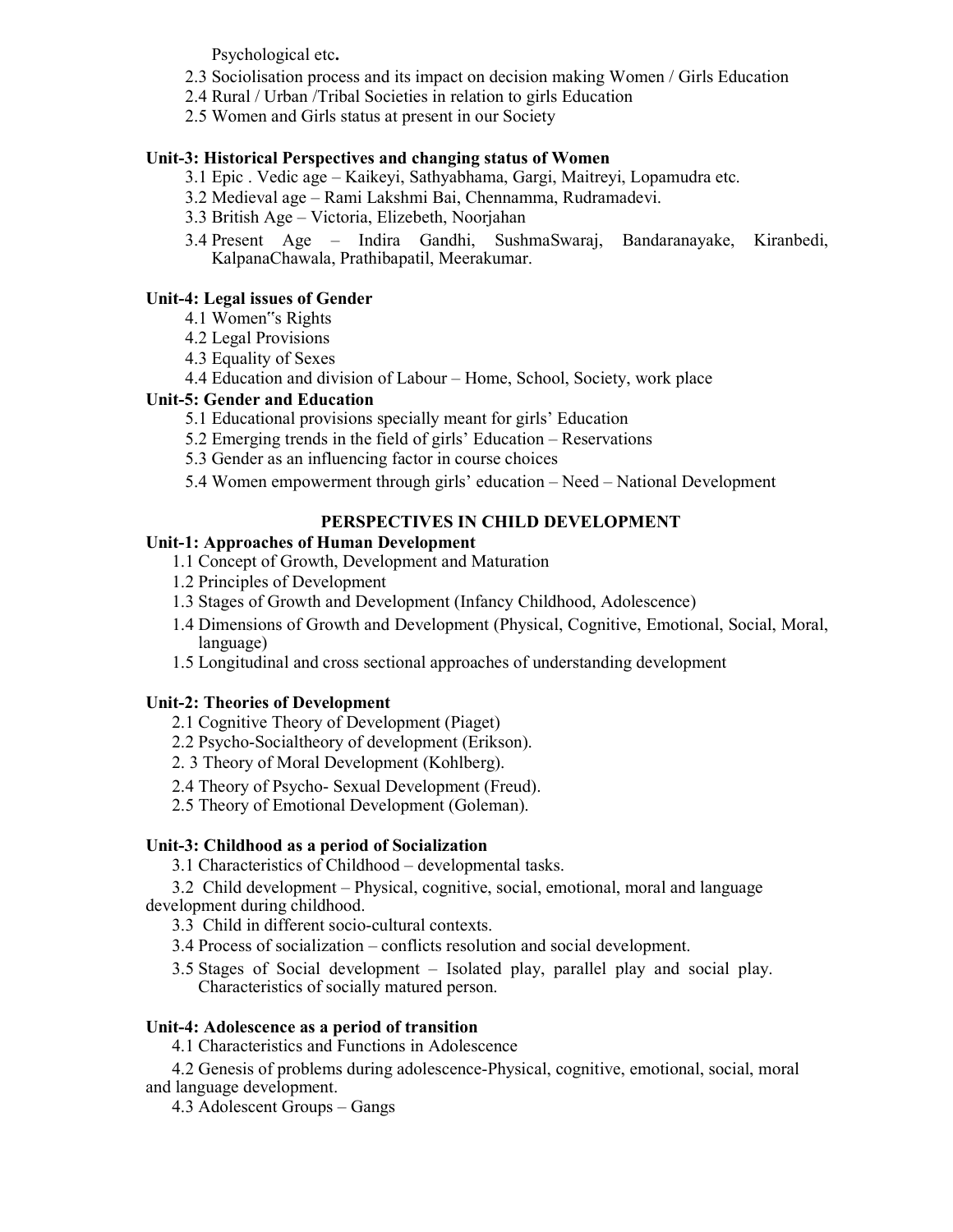4.4 Mechanisms of adjustment with special reference to defence mechanisms and holistic development

4.5 Leadership:Meaning - Types of Leadership, Development of Leadership qualities in adolescents and its educational implications.

#### Unit-5: Individual Differences

- 1.1 Dimensions of Individual differences-cognitive abilities, interests, aptitude, creativity, personality and values
- 1.2 Theory of multiple intelligence ( Gardner) Implications for understanding differences in children
- 1.3 Difference in children based on learning styles and socio cultural context (home language and Instructional language)
- 1.4 Individual differences based on cognitive abilities learning difficulties, slow learners and intellectually challenged, intellectual giftedness - implications for catering to individual variations in view of "differences" rather than "deficits" perspective.
- 1.5 Fostering creativity among children.

## LEARNING AND TEACHING

#### Unit-1: Process of Learning

- 1.1 Concept of learning, types of learning and factors influencing learning
- 1.2 Learning process: Attention, sensation, perception, and concept formation
- 1.3 Memory &forgetting: concept, types of memory, applicability to learning and strategies for better management of memory.
- 1.4 Transfer of learning: concept, theories and types( Horizontal and Vertical)
- 1.5 Role of motivation in learning; methods of improving motivation

#### Unit-2: Behaviourist Perspectives of Learning

- 2.1 Trial and error Thorndike, Laws of learning, concept and principles and classroom implications
- 2.2 Classical Conditioning Pavlov, concept and principles and classroom implications
- 2.3 Operant Conditioning Skinner, concept and principles and classroom implications

2.4 Compare these perspectives in terms of their merits and applicability to classroom learning

#### Unit-3: Cognitive and Humanist Perspectives of Learning

- 3.1 Cognitive perspectives of learning (insight learning Kohler, Discovery learning Bruner, Developmental theory of learning - Piaget, Social Learning - Bandura, Social constructivism – Vygotsky)
- 3.2 Humanist perspectives of learning (Learner centered approach Rogers)

#### Unit-4: Teaching Process

- 4.1 Concept of teaching, teaching as a profession and teacher as a professional, teaching as an art and science
- 4.2 Distinction between Instruction, training and teaching
- 4.3 Phases of teaching: planning, execution and reflection
- 4.4 Role of teacher in teaching learning process: teacher as a model, facilitator, negotiator, co-learner, reflective practitioner and classroom researcher
- 4.5 Functions of a teacher in classroom, school and community

## Unit-5: Learning Environment and Learning Engagement

- 5.1 Meaning of learning environment and learning engagement
- 5.2 Creating positive and productive environment for learning creation of emotionally safe learning environment to increase learning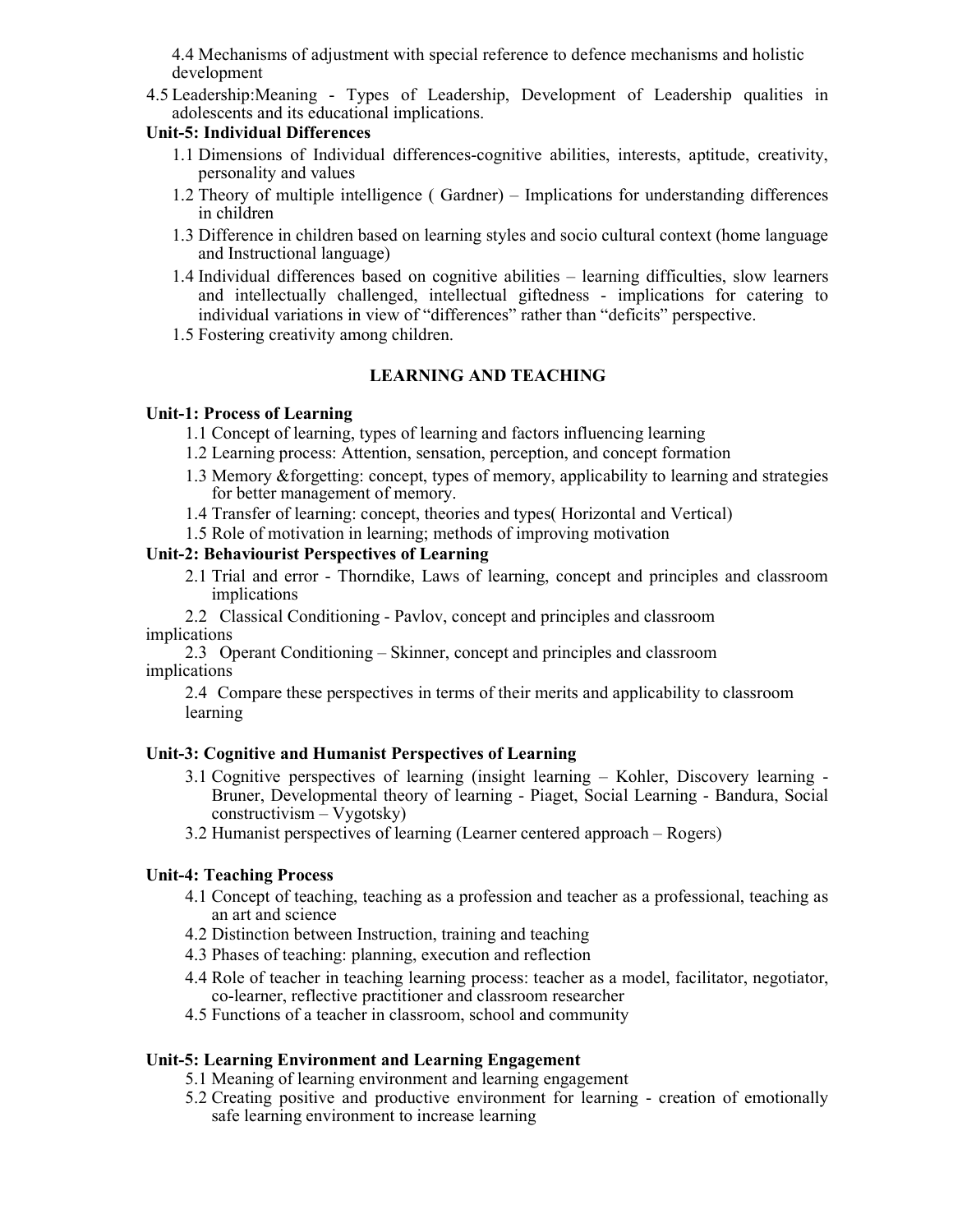- 5.3 Development of emotional intelligence
- 5.4 Role of culture in the educative process, creating culturally responsive learning environment, create cultural congruity between home and school
- 5.5 Assisted performance, supervised discussion and reciprocal teaching as strategies to enhance motivation and learning

#### LEARNING ASSESSMENT

#### Unit-1: Perspectives on Assessment and Evaluation

- 1.1 Meaning of Assessment, Measurement, Tests, Examination, Appraisal, and Evaluation and their interrelationships
- 1.2 Purpose(s) and principles of Assessment, characteristics of quality assessment
- 1.3 Current thinking about learning based on Behaviorist, Cognitivist and Constructivist learning theories and their implications for classroom assessment-changing the culture of classroom assessment
- 1.4 Classification of assessment: based on purpose (prognostic, formative, diagnostic and summative), scope (teacher made, standardized), attribute measured (achievement, aptitude, attitude, etc.), nature of information gathered (qualitative, quantitative), mode of response (oral and written; selection and supply), nature of interpretation (selfreferenced, norm-referenced, criterion-referenced) and context (internal, external)
- 1.5 Policy perspectives on examinations and evaluation: Recommendations in National Policies of Education and curriculum frameworks- continuous and comprehensive assessment

#### Unit-2: Formative and Summative Assessment

- 2.1 Formative Assessment (FA) meaning, purpose, essential elements (formative assessment in practice), major barriers to wider use of FA, role of students and teachers in formative assessments,
- 2.2 Observation, questioning, reflection on learning as strategies for using assessment in the process of learning;
- 2.3 Use of Projects, Assignments, Work sheets, Practical work, Performance-based activities and Reports as assessment devices; Self, Peer and Teacher assessments- use of rubrics,
- 2.4 Summative assessment: meaning, purpose, summative assessment in practice, use of teacher-made and standardized test
- 2.5 Aligning formative and summative assessments

## Unit-3: Tools of Assessment

- 3.1 Assessment of cognitive learning: understanding and application; thinking skills –convergent, divergent, critical, problem solving, and decision making;
- 3.2 Selected-Response Assessment: Multiple Choice, Binary Choice, and Matching and Constructed Response Assessment: Completion, Short-Answer, and essay Items as tools-nature, advantages and limitations, guidelines for their construction and scoring
- 3.3 Assessment of affective learning: attitude and values, interest, self-concept;

tools and procedures for their assessment; observation, interview, rating scales, checklists, inventories as tools/techniques, their uses and preparation

- 3.4 Assessment of Performance/ project-based assessment- meaning, characteristics, scope; using rubrics to grade a performance-based assessment
- 3.5 Portfolios: meaning, types, purposes, guidelines for portfolio entries and assessing portfolios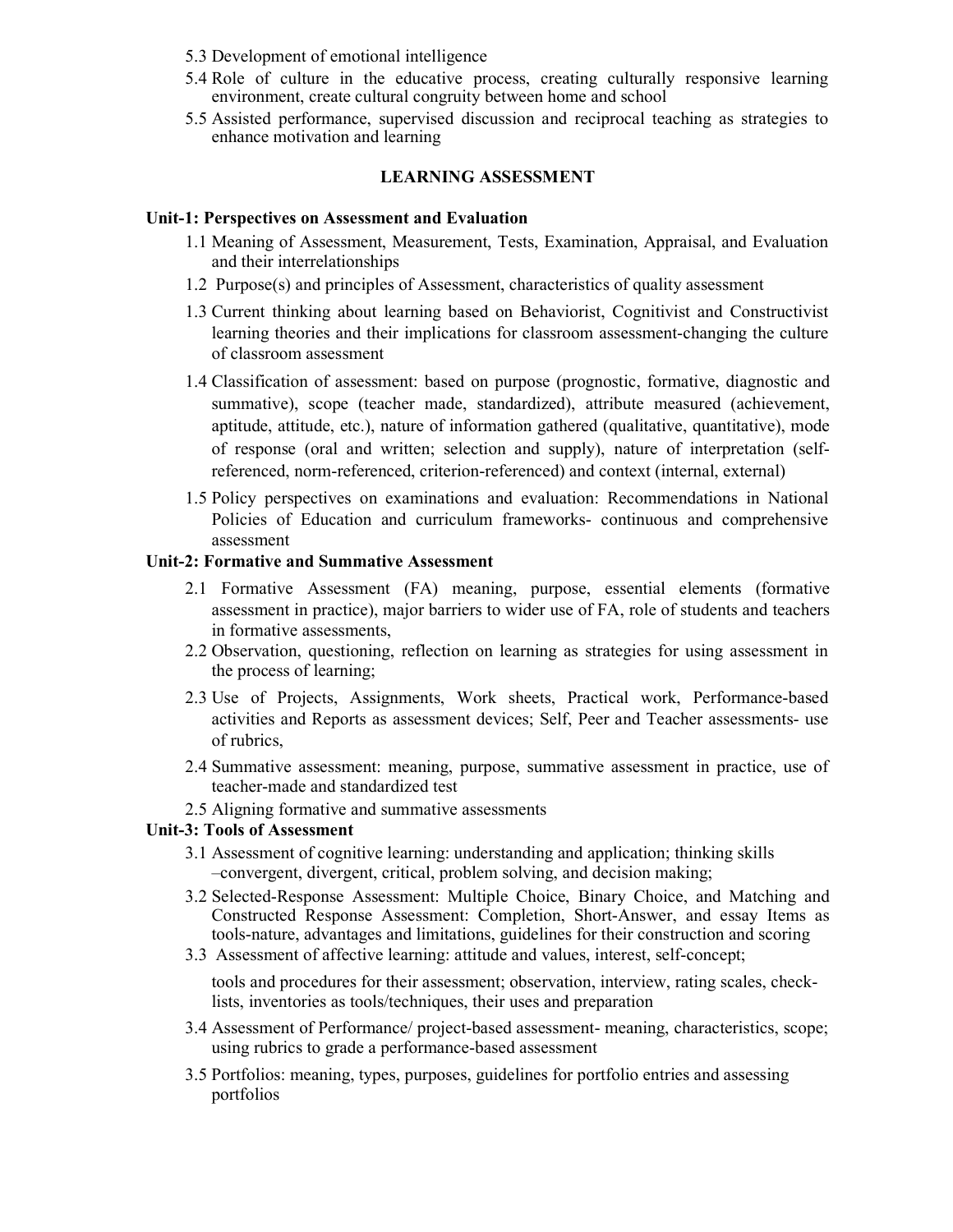### Unit-4: Planning, Construction, Administration and Reporting of assessment

- 4.1 Planning: Deciding on what, why and how to assess- difference between instructional, learning and assessment objectives, stating of assessment objectives , deciding on the nature and form of assessment - oral tests and written tests; open book examination; weightage to content, objectives, allocation of time; Preparation of a blue print
- 4.2 Construction/selection of items: writing test items/questions, reviewing and refining the items, assembling the test items; writing test directions and guidelines for administration (if any), Scoring procedure – manual and electronic; Development of Rubrics
- 4.3 Administration, item analysis and determining item and test characteristics; Item response analysis, ascertaining student needs, identifying student interests and feeding forward for improving learning
- 4.4 Analysis and Interpretation of Students" Performance

Processing test data: graphical representations; calculation of measures of central tendency and variability, and derived scores- percentiles, percentile rank, percentage score, grade point averages, z-scores; and Frame of reference for interpretation of assessment data: norm-referenced, criterion-referenced and self-referenced ie., relative and absolute interpretation;

- 4.6 Reporting Student Performance content and formats; Progress reports, Cumulative records, Profiles, and Open house; Using feedback for reporting to different stakeholders – students, parents, and administrators
- 4.7 Use of Feedback for teachers" self-improvement and curriculum revision

#### Unit-5: Issues, Concerns and Trends in Assessment and Evaluation

- 5.1 Existing Practices: Class/Unit tests, half- yearly and annual examinations, Board examinations and Entrance tests, State and National achievement surveys; Management of assessment and examinations; Use of question bank
- 5.2 Issues and Problems: Marking Vs Grading, Non-detention policy, Objectivity Vs Subjectivity; Impact of entrance test and public examination on teaching and learning – the menace of coaching.
- 5.3 Trends in assessment and evaluation: Online examination, Computer-based examination and other technology based examinations Standards- based assessment – international practices

#### UNDERSTANDING THE SELF

#### Unit-1: Self as a human resource:

- 1.1 Cognitive resources of the self: Self-critical awareness about ones abilities and opportunities to develop independent thinking-critical thinking and creative thinking, decision making and problem solving and develop them as skills.
- 1.2 Affective resources: Feelings of love, joy, appreciation; emotions like fear, anger, jealousy, affection, happiness to be understood both as assets and threats or limiting factors.
- 1.3 Sensitize the ability to identify the structural and functional commonality of the human body except the organs of reproduction and allied features of the human kind.
- 1.4 Empathic understanding of geographical, climatic and genetic conditions causing physical differences.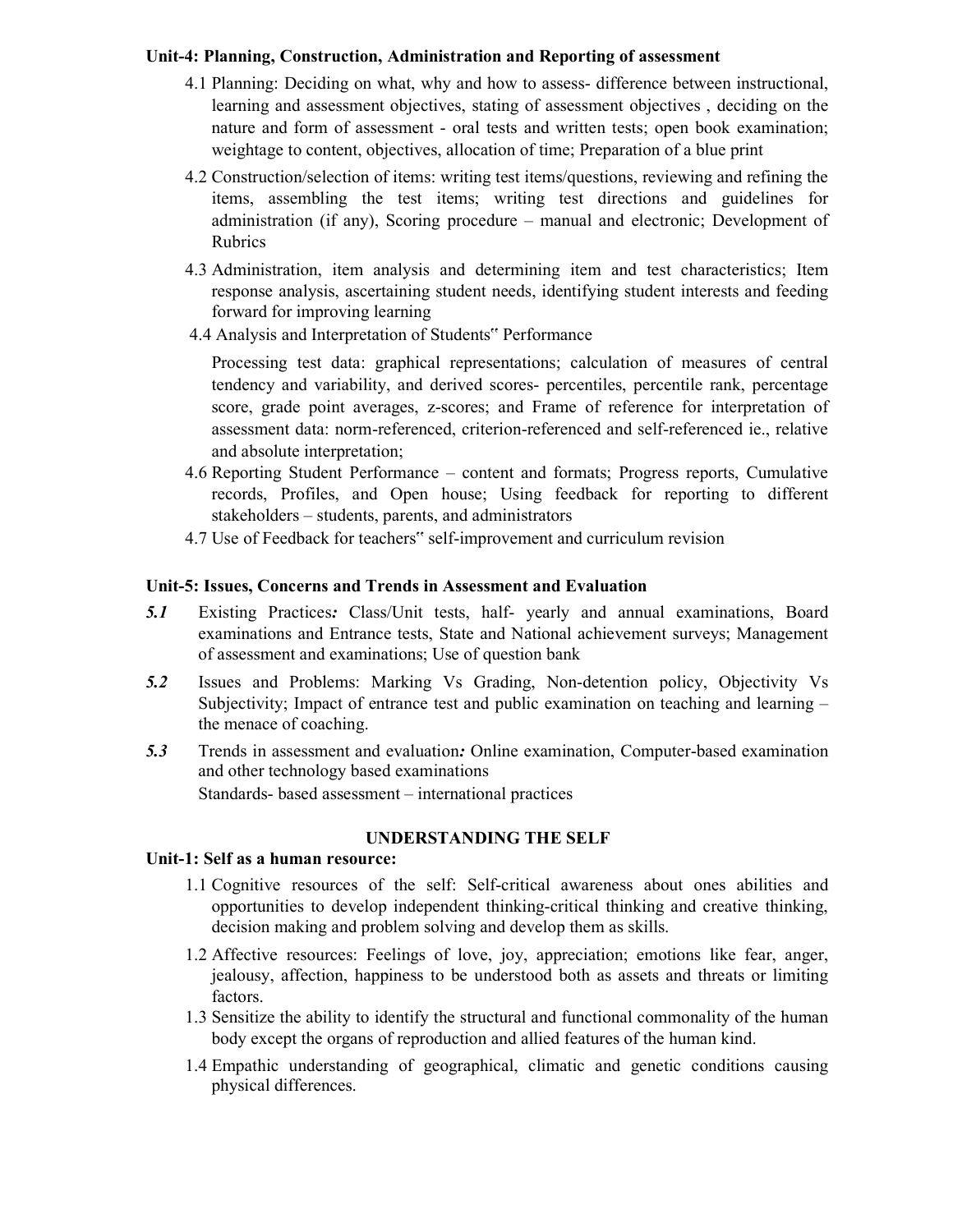#### Unit-2: Self in relation to social identities:

- 2.1 Self-critical awareness of the causes for one's positive and negative relations with the people based on caste, class, language, religion, nation, region etc.,
- 2.2 Self-critical understanding of the basic realities of the man- made divisions over the time-scale.
- 2.3 Critical understanding of the Natures necessity of gender difference for the onset and continuity of human race.
- 2.4 Critical understanding of the basic realities of cultural differences across the time-scale and across the globe.

#### Unit-3: Self (person) as a part of the Nature:

3.1 Nature, harmony in existence and co-existence

- 3.2 Dependence of Self on the Nature for the very life; dependence of self on other selves for comfortable living.
- 3.3 Responsibility of self towards conservation, protection and enrichment of plant and animal life.
- 3.4 Responsibility of self towards other human beings in the family, society, and people across the globe.

#### Unit-4: Self in relation to profession:

- 4.1 Self-critical awareness of teaching competency: adequacy of subject matter knowledge, professional skills, and effective communication to the students.
- 4.2 Self-critical awareness of ones attitudes towards students, teaching, teaching material , interest in students and subject and ones aptitude in the inculcation of interest in students and in tapping their abilities to realize the values identified in the lesson.
- 4.3 Self-critical awareness of suitability of ones role being performed contextually to enrich learners capabilities and guiding them for self-actualization while interacting.
- 4.4 Self-critical awareness of involvement in team work with colleagues, head of the institution parents of learners and management for the development of the learners.

## Unit-5: Self- development through self-learning (Self-knowledge):

- 5.1 Development of self and social identities in the learners to enrich human resources and self-esteem; Realistic understanding of any self as depending on the source of the whole existence for spiritual awakening free of any religious identity.
- 5.2 Objective view of beliefs, prejudices and stereotypes to liberate from irrational tendencies.
- 5.3 Understanding human roots in animal and possibility of heights in the divinity through the philosophers like Swamy Vivekananda, Sri Aurobindo and J. Krishnamurti to awaken oneself to Truth, beauty and goodness both inside and outside.
- 5.4 Yogic practices for physical, mental and spiritual health and to lay the seeds or foundations for Self-realization.

## INCLUSIVE EDUCATION

## Unit-1: Concept of Inclusive Education

- 1.1 Inclusive Education concept, meaning, definition and importance.
- 1.2 Concept of Impairment, Disability and Handicap
- 1.3 Concept of Special Education, Integrated Education, Mainstreaming and Inclusive Education
- 1.4 Need for Inclusive Education in India for children with special needs.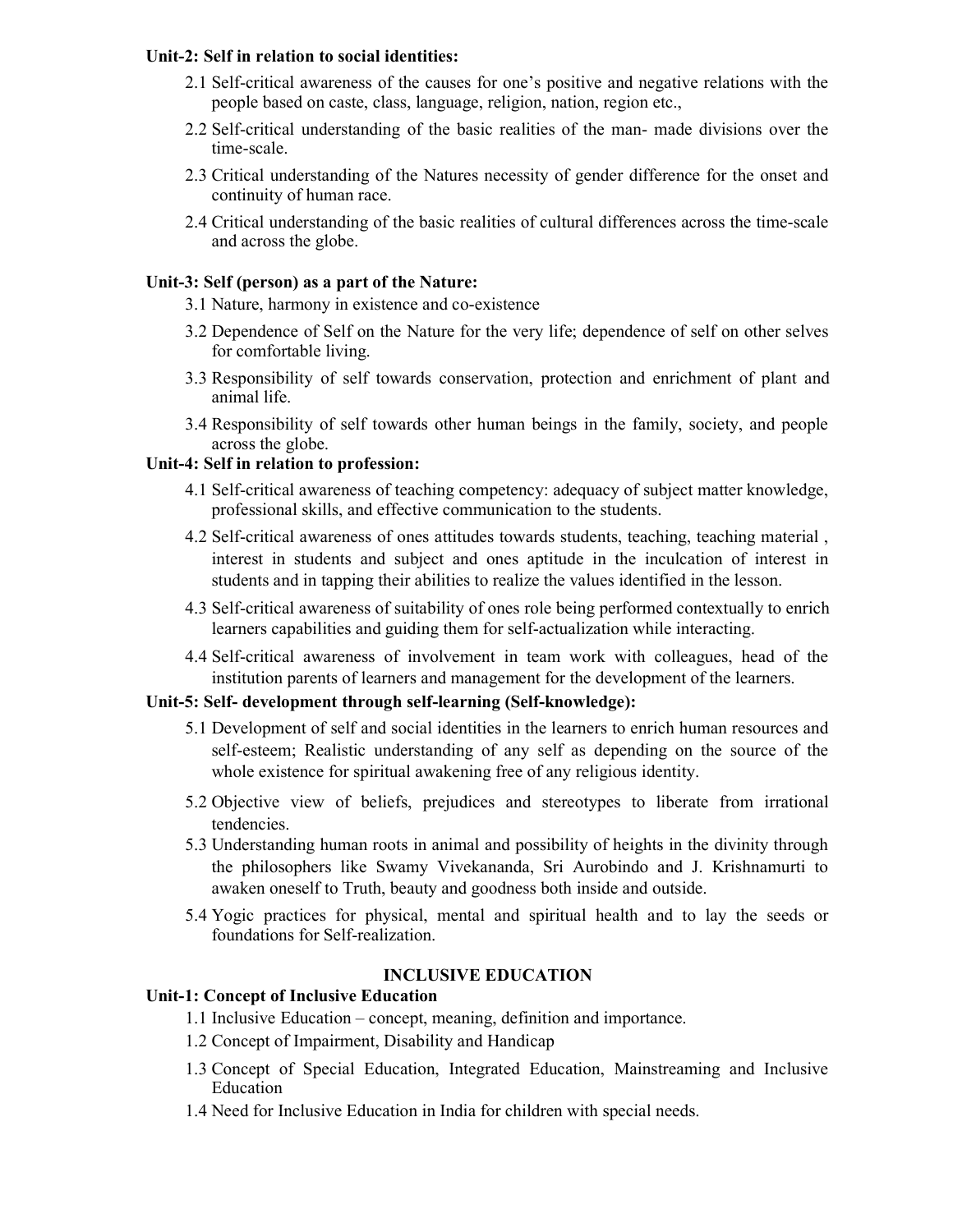#### Unit-2: Types and Characteristics of Children with Special Needs

- 2.1 Concept, types and characteristics of different types of children with special learning needs:
- 2.2 Children with Physical challenges– Visual, Hearing, Loco-motor and Neurological.
- 2.3 Children with Intellectual challenges Gifted, Mentally Challenged, Autism (ASD) and Learning Difficulties (LD).
- 2.4 Children with Emotional and Behavioral deviations with special reference to ADHD and Juvenile Delinquency.
- 2.5 Children with Socio- cultural deviations (SC, ST, Minorities) and Linguistic Minorities.

### Unit-3: Identification, Assessment and Educational Provisions

- 3.1 Identification, assessment and education of Children with physical challenges Visual, Hearing, Loco-motor and Neurological.
- 3.2 Identification, assessment and education of Children with Intellectual challenges – Gifted, Mentally Challenged, Autism, Learning Difficulties (LD).
- 3.3 Identification, assessment and education of Children with Emotional and Behavioral deviations with special reference to ADHD and Juvenile Delinquency.
- 3.4 Identification, assessment and education of Children with Socio- cultural deviations and Linguistic minorities.
- 3.5 Challenges and prospects in Identification and assessment of children in inclusive education.

#### Unit-4: Policy Perspectives for Children with Special Needs

- 4.1 International Legislations –Salmanca Declaration, UNESCAP, UNCRPD
- 4.2 National Legislations NPE-1986, PoA-1992, RCI Act-1992, PWD Act-1995 with latest amendments , National Trust Act-1999, RTE Act-2009
- 4.3 Government schemes and provisions SSA, RMSA with special reference to the provisions and activities aimed at meeting the needs of children with special learning needs.

### Unit-5: Educating Children in Inclusive Classrooms

- 5.1 Need for creation of physical, psychological, sociological barriers free environment within and outside the classroom
- 5.2 Assistive devices and technologies required for education of children with special needs in inclusive classroom
- 5.3 Need for parent and community involvement to promote positive behaviours and social competence in children with special learning needs
- 5.4 Need for multi-disciplinary approach to address the educational needs of children with special learning needs
- 5.5 Challenges and prospects in providing education in inclusive classrooms.

#### SECTION -C

## INFORMATION AND COMMUNICATION TECHNOLOGY (ICT) FOR ENRICHING TEACHING AND LEARNING

#### Unit-1: Information and Communication Technology (ICT)

1.1 Educational Technology – Concept, Growth, Objectives, Characteristics, Advantages,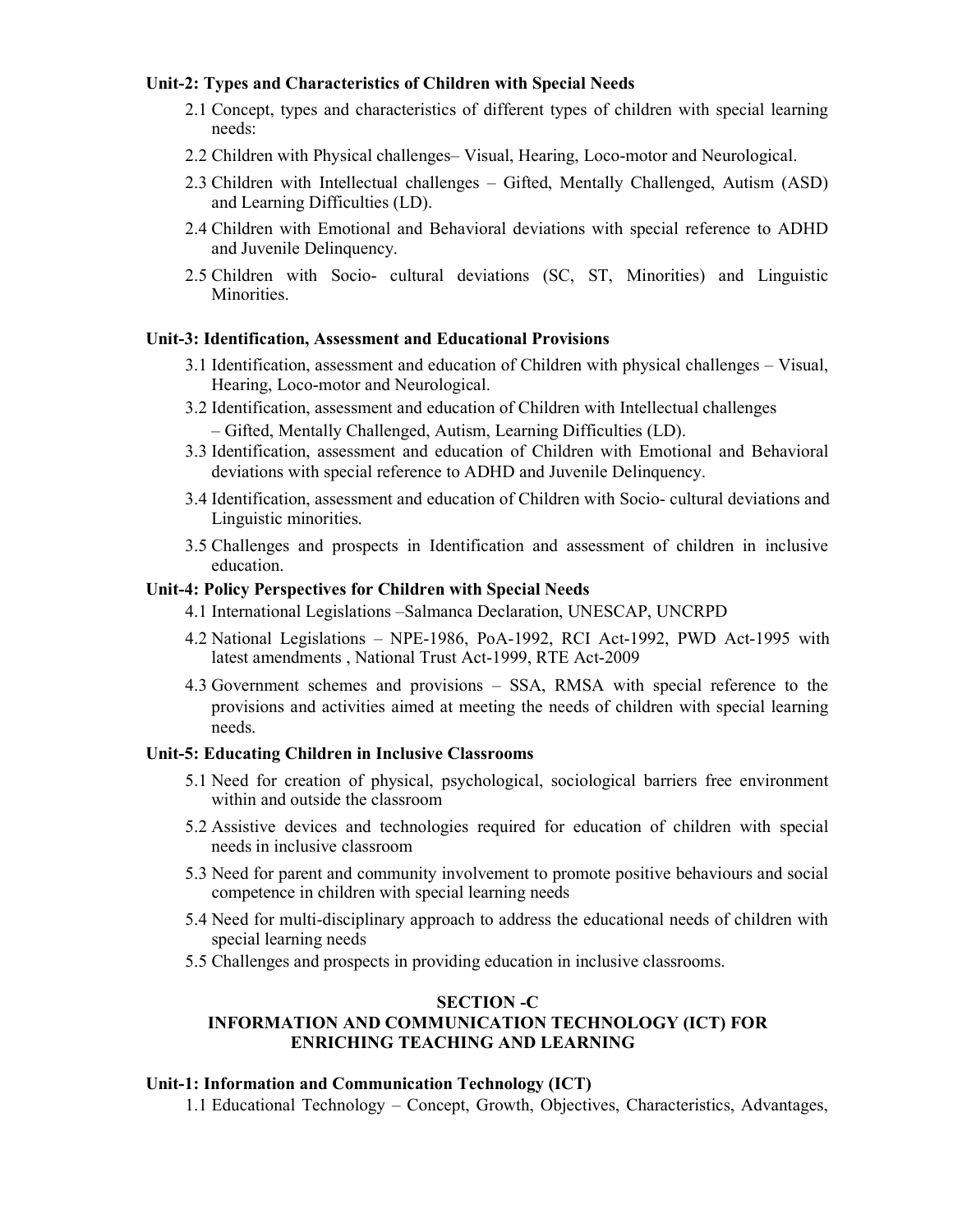Challenges and Impact

- 1.2 Information Technology Knowledge Explosion, Preservation and Retrieval
- 1.3 Communication Concept, Elements, Process, Barriers & Types Teaching as Communication - Communication Technology – Its application in Education
- 1.4 Instructional Media and Aids Aural, Print, Visual and multimedia
- 1.5 Concept, Importance, Characteristics and Scope of Information and Communication Technology (ICT)

## Unit-2: ICT in Education

- 2.1 Knowledge Acquisition and Multi-sensory approach
- 2.2 Classroom Communication and Communicative Skills for Teachers and Students Flander's Interaction Analysis Category System
- 2.3 Individualised Instruction Concept, Need, Principles and Techniques
- 2.4 Programmed Learning Principles, Types, modes of presentation, development, application and role of teacher
- 2.5 Changing roles of the learner and the teacher in ICT-Integration and Challenges

## Unit-3: Computer Fundamentals and Applications

- 3.1 Types, Characteristics and features of Computers
- 3.2 Components of Computers Hardware, Software, Memory and Maintenance of computers
- 3.3 Operating Systems DOS, Windows and Macintosh and Mobile Apps for Teaching
- 3.4 Software for Word Processing, Presentation, Statistical & Graphical, Page Layout, multimedia and webpage creator
- 3.5 Concept, Applications and Challenges of Computer networks, Internet, E-mail and Digital Space

## Unit-4: ICT Enriched Learning Experiences

- 4.1 Application of ICT for Enriching Classroom Experiences
- 4.2 Application and use of Multimedia Educational Software for classroom situations
- 4.3 Use of Internet based media for teaching and learning enrichment Acknowledgement
- 4.4 Project based learning using computers, Internet and Activities
- 4.5 Collaborative learning using group discussion, projects, field visits, blogs, etc.

## Unit-5: Application of Computers in Education

- 5.1 Computer as a learning tool Concept of E-learning
- 5.2 Web 2.0 Technologies-characteristics, types and examples
- 5.3 Virtual Classroom, Smart Boards, Tools and Opportunities
- 5.4 Open Educational Resources Concept and Significance
- 5.5 Critical issues in Internet usage Authenticity, Addiction, Plagiarism, Ethical and Legal Standards

## CLASSROOM MANAGEMENT LEADERSHIP AND ACTION RESEARCH

#### Unit-1: Classroom Organization

- 1.1 Classroom organization Meaning and purpose
- 1.2 Classroom Seating Arrangement for different purposes
- 1.3 Technology integration OHP/ LCD, Smart board, Chalk board, White board, Display boards, multimedia, E-Classroom.
- 1.4 Characteristics of Classroom Environment Learner friendly and inclusive
- 1.5 Management and maintenance of physical and material resources to optimize access to learning; Sharing of resources – School Complex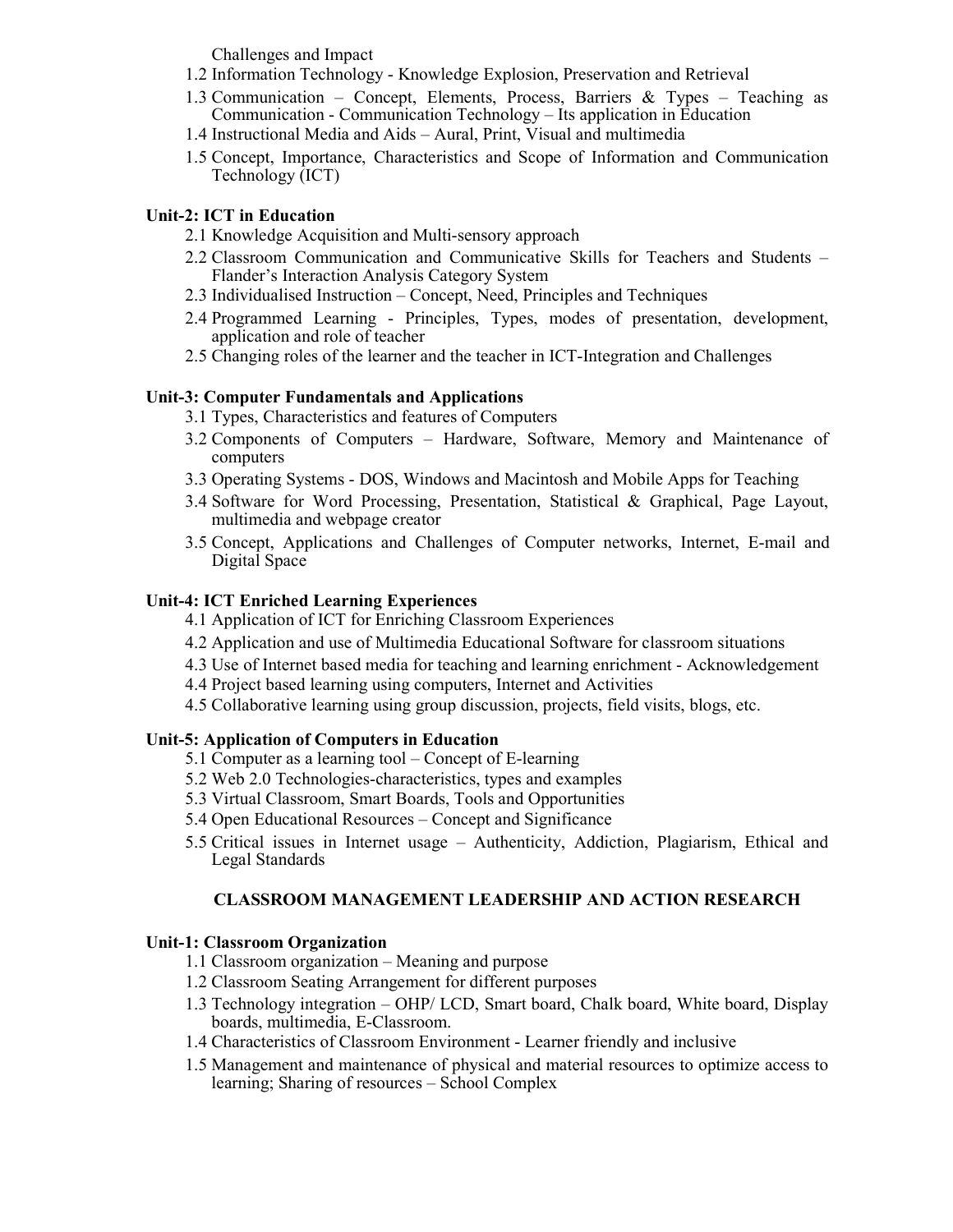### Unit-2: Classroom Management

- 2.1 Classroom management concept, need and approaches .
- 2.2 Managing with different types of students Leader, Follower, passive
- 2.3 Classroom behavior management problems, mistakes, disciplinary practices, corporal punishments, classroom rules, routines and regulations.
- 2.4 Violation of rights of children legal consequences.
- 2.5 Strategies to manage behavior problems- preventive, supportive and corrective.
- 2.6 Time management in a classroom Allocated time, instructional time, engaged time and Academic learning time.

## Unit-3: Role of Teacher in School Functions

- 3.1 Teacher as a facilitator of learning
- 3.2 Perspective planning and coordination with authorities for support.
- 3.3 Accountability and self assessment of teachers and feedback mechanisms.
- 3.4 Conducive school environment teamwork, transparency, self-esteem among head teacher, teachers, students.

## Unit-4: Teacher as a Leader

- 4.1 Concept, Nature and Characteristics of a Leader
- 4.2 Types of Leadership
- 4.3 Strategies to develop leadership qualities
- 4.4 Role of a teacher as a leader in managing classroom dynamics

## Unit-5: Action Research in Education

- 5.1 Action Research Meaning, Need and Scope
- 5.2 Steps in Action Research
- 5.3 Action Research Cycle
- 5.4 Action Research Problem Areas Student, Classroom, School, Teacher, Administration, etc.

## ART EDUCATION

#### . Unit-1: Art and Aesthetics

- 1.1 Aesthetics as a branch of Philosophy.
- 1.2 Aesthetics its meaning, dimensions and constituents.
- 1.3 Art as a form of Aesthetics.
- 1.4 Indian Art and Rasa principle.
- 1.5 Importance of Arts in Education

## Unit-2: Art and Education

- 2.1 Art as a medium of education.
- 2.2 Art as a unifying principle in education.
- 2.3 Art and Society.
- 2.4 Art and Human development.
- 2.5 Art for self- expression, keen observation, and sense of appreciation.

## Unit-3: Place of Visual Art and Performing Arts in Teaching

- 3.1 Different forms of visual and performing Arts.
- 3.2 Teaching as an Art.
- 3.3 Drama as a form of Teaching.
- 3.4 Identification of local Art forms and their integration to teaching learning.
- 3.5 Evaluation strategies; assessing the different forms of Art.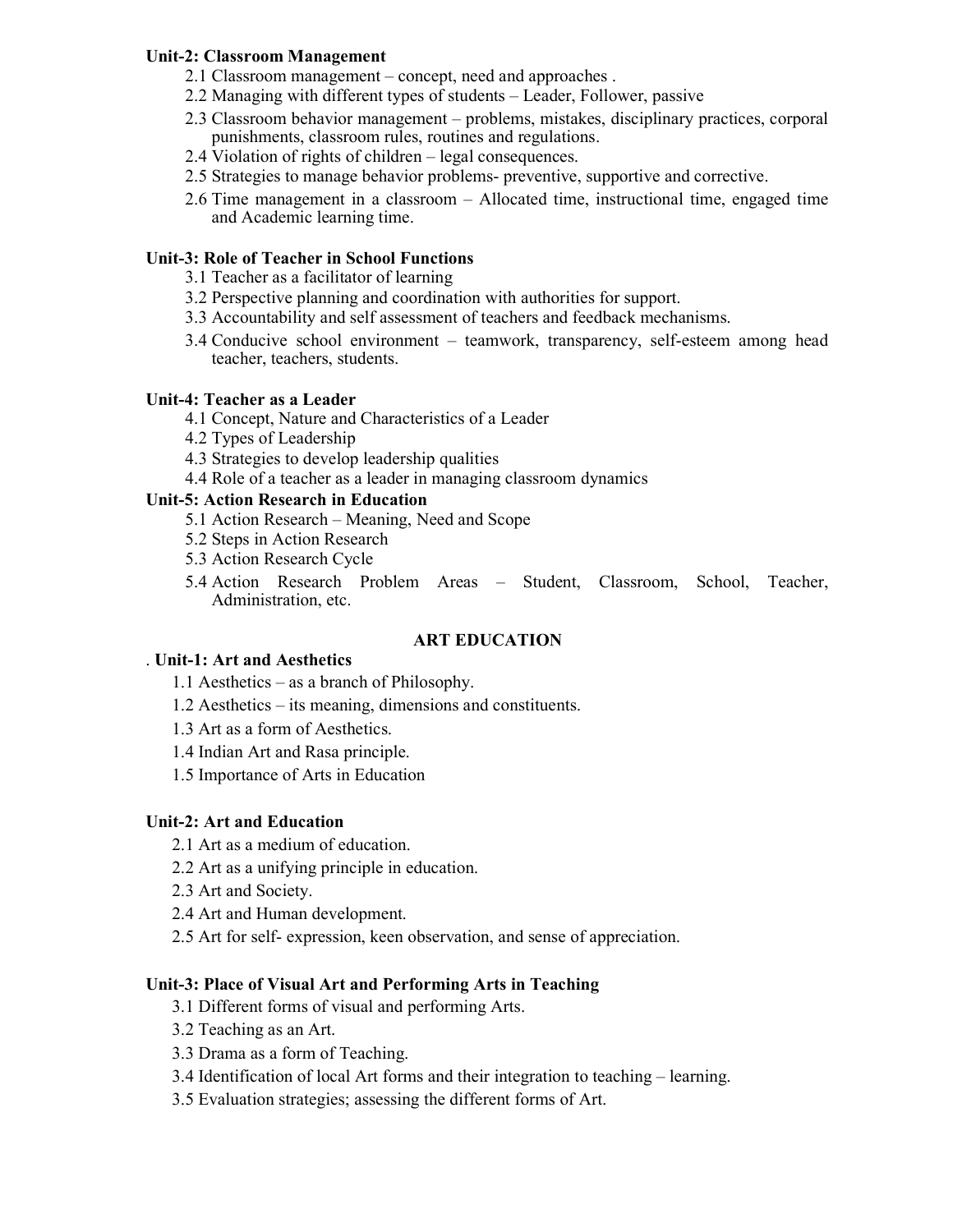#### Unit-4: Contributions made by Contemporary thinkers on Art and Education

- 4.1 Rabindranath Tagore
- 4.2 A.K. Coomara Swamy
- 4.3 Herbert Read
- 4.4 Elliot Eisener

## Unit-5: Art and Craft in Education

- 5.1 Art in Craft
- 5.2 Craft in Art
- 5.3 Traditional Craft and their relevance to Education
- 5.4 Local Craft and their place in SUPW
- 5.5 Indian Festivals and its Artistic significance

## ENVIRONMENTAL EDUCATION

## Unit-1: Swatch Bharath- an Environmental Awakening

- 1.1 Meaning, concept, definition of Swatch Bharath
- 1.2 Evolution of the concept of Swatch Bharath, objectives, its campaign and execution.
- 1.3 Integration of Swatch Bharath campaign with educational institutions
- 1.4 Strategies to implement the Swatch Bharath campaign in schools and other educational institutions.

## Unit-2: Objectives, Scope and Nature of Environmental Education

- 2.1 Meaning, importance, definition, characteristics and objectives of environmental education
- 2.2 Importance, objectives, scope and guiding principles of environmental education.
- 2.3 Factors of degradation of environment adverse socio –economic impacts of degradation of environment.
- 2.4 Types of pollution: Land, Air, Water, Noise, and Radiation
- 2.5 Green house effect Ozone layer depletion.
- 2.6 Importance of need and scope of environmental conservation and regeneration.
- 2.7 Impact of industry/mining/transport on environment

#### Unit-3: Environmental Management and Protection

- 3.1 Need for environmental management functions and characteristics of environmental management
- 3.2 Dimensions of environmental management. Factors responsible for flora and fauna extinction
- 3.3 Measures to conserve flora and fauna.- causes for forest fire- measures of prevention
- 3.4 Major environmental problems in India Environmental protection and polices in India.
- 3.5 Need and objectives of conservation Environmental conservation measures taken in India, waste management, alternative sources of energy, organic farming, rain water harvesting, community participation in nature resource management, water and forests.
- 3.6 Constitutional amendments made and Environmental laws,

## Unit-4: Environmental Movements and Developments

- 4.1 Environmental movements in India: Silent Valley movement, Chipko movement, Narmada Bachao, Andolan, National Test Range at Balipal, Orissa.
- 4.2 Conditions for achieving the goals of sustainable development
- 4.3 Strategies for sustainable development in India.